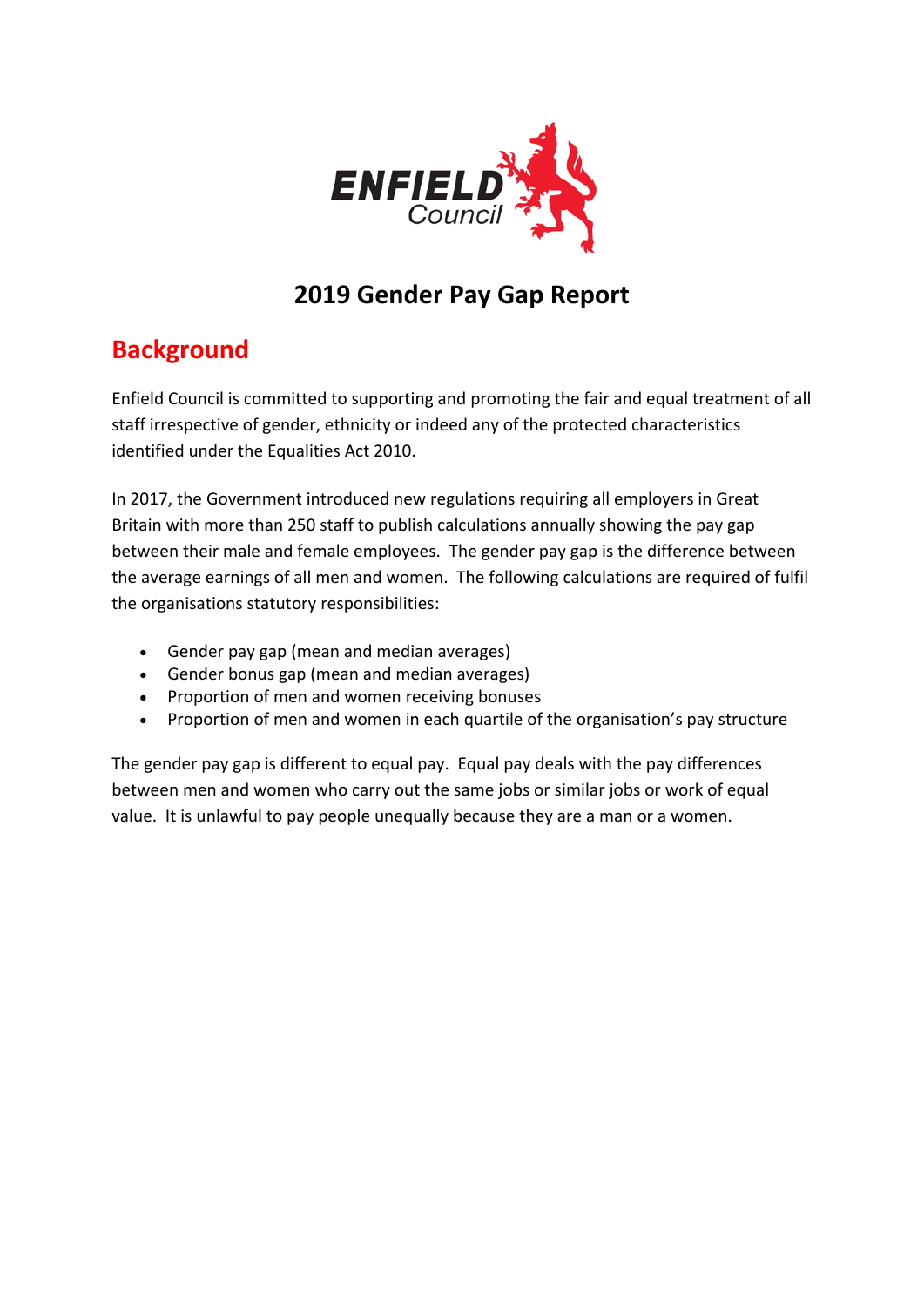# **Analysis**

| Statutory part of template (data that must be provided under the<br><b>Equalities Act)</b>                                             |                                                                                                                                                                                              |     |                                                                            |                                                                                           | Possible extra data for local collection by London<br>Councils for local benchmarking* |                            |                        |
|----------------------------------------------------------------------------------------------------------------------------------------|----------------------------------------------------------------------------------------------------------------------------------------------------------------------------------------------|-----|----------------------------------------------------------------------------|-------------------------------------------------------------------------------------------|----------------------------------------------------------------------------------------|----------------------------|------------------------|
| Pay rates                                                                                                                              | Gender pay gap - the difference<br>between women's pay and<br>men's pay as a percentage of<br>men's pay (minus % means<br>women have higher pay,<br>positive % means men have<br>higher pay) |     | Gender pay<br>gap-<br>women's<br>pay as a<br>percentage<br>of men's<br>pay | <b>Hourly rate</b><br>of women                                                            | <b>Hourly rate</b><br>of men                                                           | <b>Difference</b><br>£     |                        |
| Mean hourly rate<br>(Male hrly rate - Female hrly<br>rate) / Male hrly rate x 100                                                      | 3.9%                                                                                                                                                                                         |     |                                                                            | 96.1%                                                                                     | £17.36                                                                                 | £18.06                     | $-£0.70$               |
| Median hourly rate<br>(as above calc but for median<br>hourly rates)                                                                   | $-6.1%$                                                                                                                                                                                      |     |                                                                            | 106.1%                                                                                    | £16.08                                                                                 | £15.15                     | £0.93                  |
| <b>Pay Quartile Information</b>                                                                                                        |                                                                                                                                                                                              |     | <b>Workforce composition</b>                                               |                                                                                           |                                                                                        |                            |                        |
| Pay quartiles                                                                                                                          | Women                                                                                                                                                                                        | Men | <b>Total</b>                                                               | Women<br>headcount                                                                        | Men<br>headcount                                                                       | <b>Total</b><br>headcount  |                        |
| Proportion of women and men<br>in the upper quartile (paid<br>above the 75th percentile point)                                         | 63%                                                                                                                                                                                          | 37% | 100%                                                                       | 402                                                                                       | 304                                                                                    | 706                        |                        |
| Proportion of women and men<br>in the upper middle quartile<br>(paid above the median and at<br>or below the 75th percentile<br>point) | 68%                                                                                                                                                                                          | 32% | 100%                                                                       | 466                                                                                       | 240                                                                                    | 706                        |                        |
| Proportion of women and men<br>in the lower middle quartile<br>(paid above the 25th percentile<br>point and at or below the<br>median) | 64%                                                                                                                                                                                          | 36% | 100%                                                                       | 480                                                                                       | 225                                                                                    | 705                        |                        |
| Proportion of women and men<br>in the lower quartile (paid<br>below the 25th percentile point)                                         | 62%                                                                                                                                                                                          | 38% | 100%                                                                       | 436                                                                                       | 270                                                                                    | 706                        |                        |
| <b>Bonus pay</b>                                                                                                                       | Bonus Gender Pay Gap - the<br>difference between women's<br>bonus and men's bonus as a %<br>of men's bonus                                                                                   |     |                                                                            | <b>Bonus</b><br><b>Gender Pay</b><br>Gap-<br>women's<br>bonus as a<br>% of men's<br>bonus | <b>Bonus pay</b><br>of women                                                           | <b>Bonus pay</b><br>of men | <b>Difference</b><br>£ |
| Mean bonus                                                                                                                             | 0.0%                                                                                                                                                                                         |     | 100.0%                                                                     | £0                                                                                        | £0                                                                                     | £0                         |                        |
| Median bonus                                                                                                                           | 0.0%                                                                                                                                                                                         |     |                                                                            | 100.0%                                                                                    | £0                                                                                     | £0                         | £0                     |
| <b>Bonuses paid</b>                                                                                                                    |                                                                                                                                                                                              |     |                                                                            |                                                                                           |                                                                                        |                            |                        |
| Women paid bonus as % of all<br>women                                                                                                  | 0%                                                                                                                                                                                           |     |                                                                            |                                                                                           |                                                                                        |                            |                        |
| Men paid bonus as % of all<br>men                                                                                                      | 0%                                                                                                                                                                                           |     |                                                                            |                                                                                           |                                                                                        |                            |                        |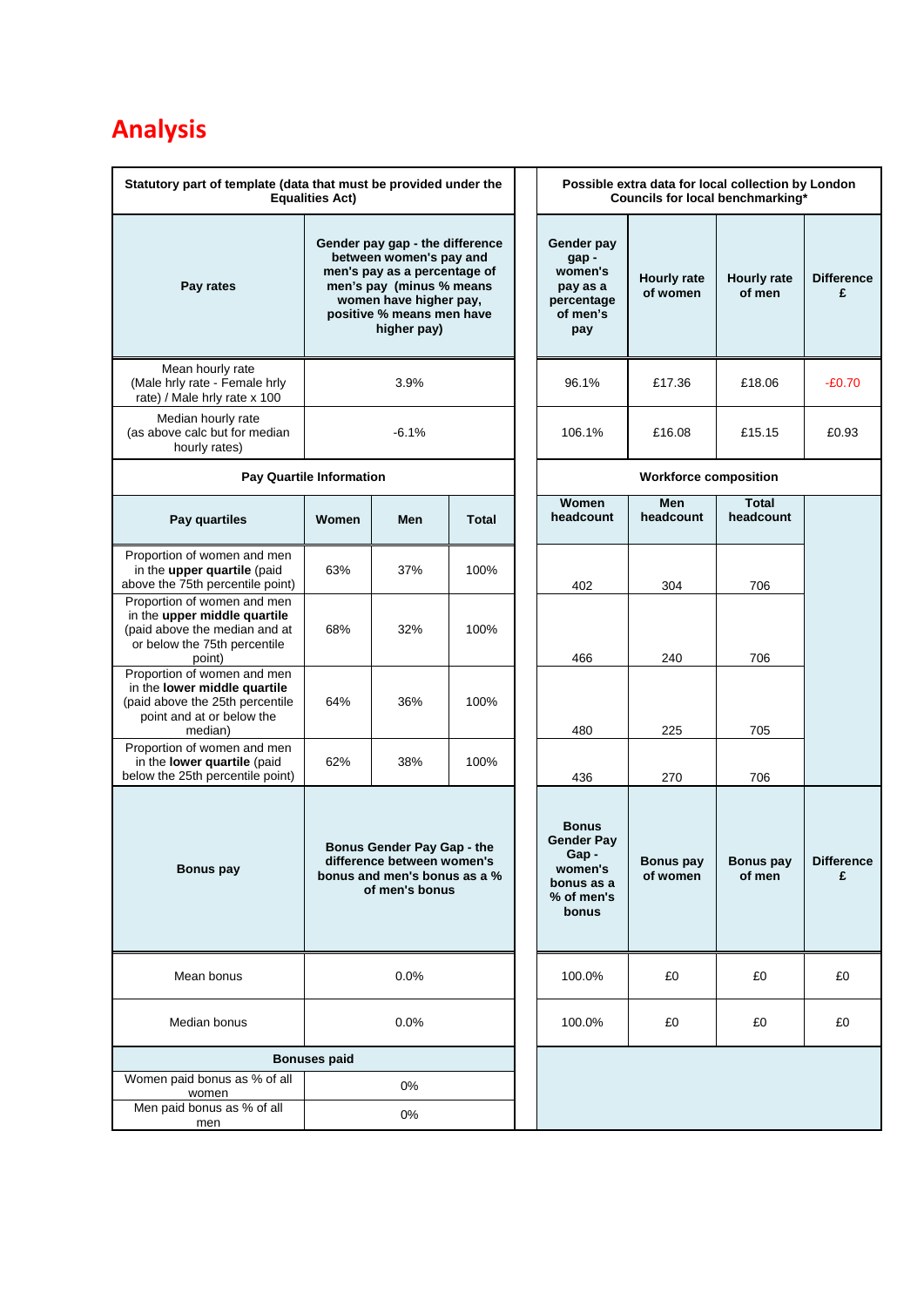### **How we are addressing equality within the workplace**

We aim to recruit from the widest possible talent pool.

*"Enfield has a vibrant and diverse community and here at Enfield Council we want a workforce that reflects the local people we serve. More importantly we want a diverse workforce because we recognise this brings new experiences and fresh ideas that will benefit how we work and how we serve our community"*

#### **Ian Davis, Chief Executive**

#### **Senior Level Recruitment**

Over the past two years the Council has successfully appointed women to vacant posts within the very top tiers of our management structure. This has enabled us to increase female representation in the upper quartile as well as reducing the pay gap at this level.

The overall impact on the Council's gender pay gap has seen a gradual decrease in the mean pay gap and an increase in the median pay gap in favour of women. This is summarised in Table 2 below:

| Pay rates          | Gender pay gap<br>2018/19 | Gender pay gap<br>2017/18 | Gender pay gap<br>2016/17 |
|--------------------|---------------------------|---------------------------|---------------------------|
| Mean hourly rate   | 3.9%                      | 4.5%                      | 6.4%                      |
| Median hourly rate | $-6.1%$                   | $-2.9%$                   | 1.5%                      |

#### **Table 2a – Summary**

#### **Enfield Council Career Returner Programme**

Now in it's third year the Council's award-winning Career Returner @ Enfield programme continues to support local talented professionals who have taken a prolonged career break, to return to their chosen profession. Recognising that there is a local 'untapped' pool of talented professionals waiting to return to work we developed Career Returners @ Enfield Programme, a six month 'returnship' (higher-level internship). Although this programme is open to both men and women the majority of 'sandwich' carers within our society are women and the majority of applicants to this programme were women who had taken a career break to look after young children or elderly relatives. The Council has now recruited three cohorts over the past three years.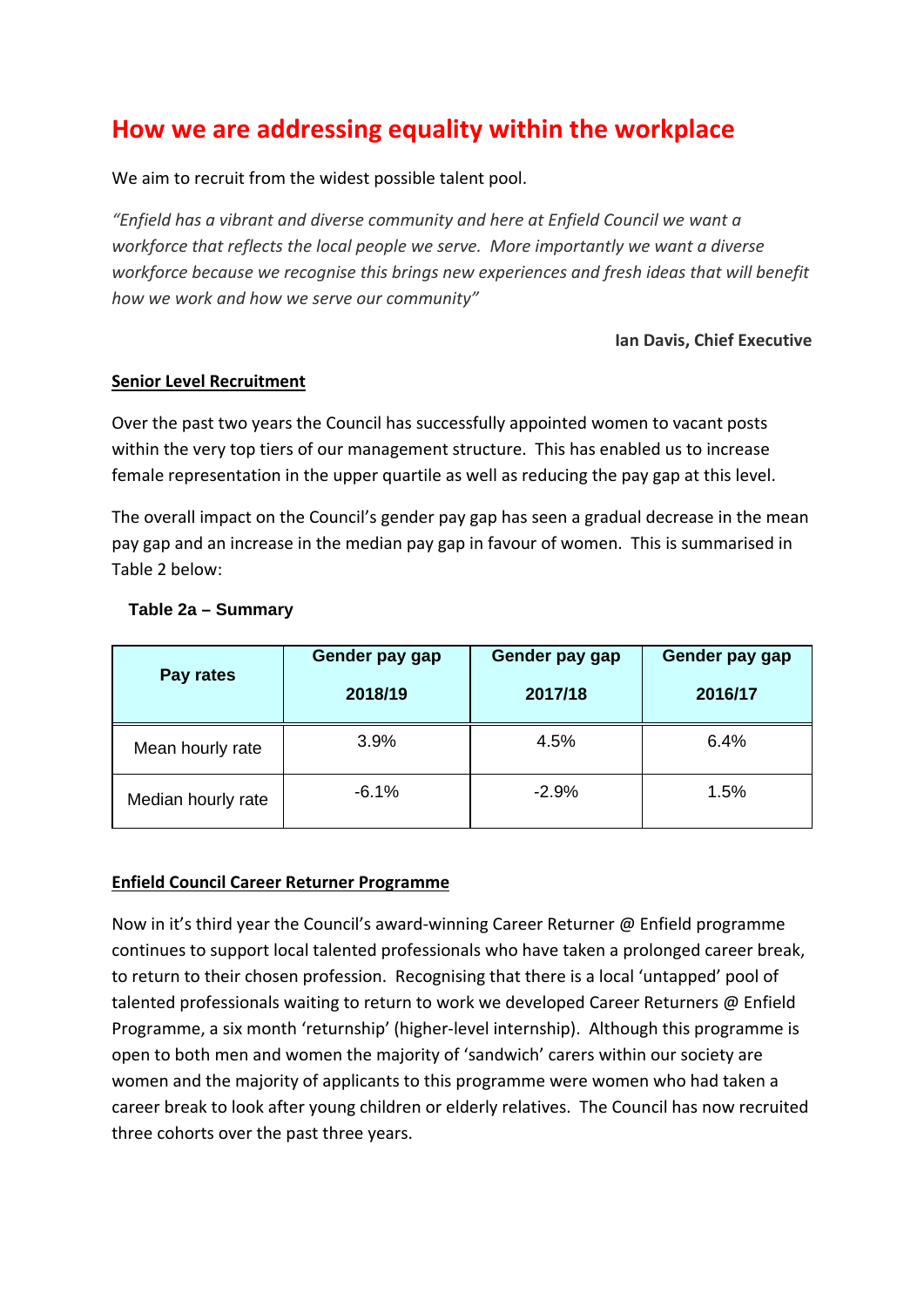Six career returners were recruited to the first programme in 2017 and all successful applicants were women and all secured on-going employment with the Council. To date four of the applicants remain in our employment. Following the success of the first programme the Council recruited fifteen returners to the second cohort, again all successful applicants were women. At the end of the second programme, all applicants were offered on-going employment but two declined for personal reasons. To date eleven returners from the second cohort remain in our employment. Five career returners joined the third cohort and started their six-month paid 'returnship' in September 2019. As with previous years, the majority of applicants were women.

#### **Levelling the 'playing field' for all Recruitment**

The Council is keen to remove all bias and ensure all applicants are considered equally. We require all hiring managers and interview panel members to complete our internal Recruitment and Selection training to ensure they are competent interviewers and understand the risk of unconscious bias. All interview panels are required to be representative of both gender and ethnicity. In 2018 the Council introduced 'name blind' recruitment at the short-listing stage.

To ensure we reach a wide pool of candidates we advertise our vacancies on a range of job boards including Diversity Jobs specifically designed to attract diverse candidate.

#### **Enfield Council's Women into Leadership Board**

The Women into Leadership Board is made up of 10 volunteers across the Council and was originally formed in April 2018. The remit of the board is to consider barriers women may face in the workplace and identify initiatives to overcome these barriers, including support to empower female employees to aspire to reach their full potential. The Board has six workstreams that focus on different initiatives including:

- Networking sessions
- Communications
- HR
- Events
- Health & Wellbeing
- International Women's Day Conference

All events hosted by the Board are open to all employees and are well attended. Speakers include career coaches, trainers and motivational speakers (both internal and external). The networking events are only open to female employees, and provide opportunities for informal coaching and mentoring. The events and newsletters have promoted greater awareness of how women can get into leadership roles. Since the Board was first launched the Council has been able to unlock internal talent that has seen women successfully applying for jobs and gaining progression.